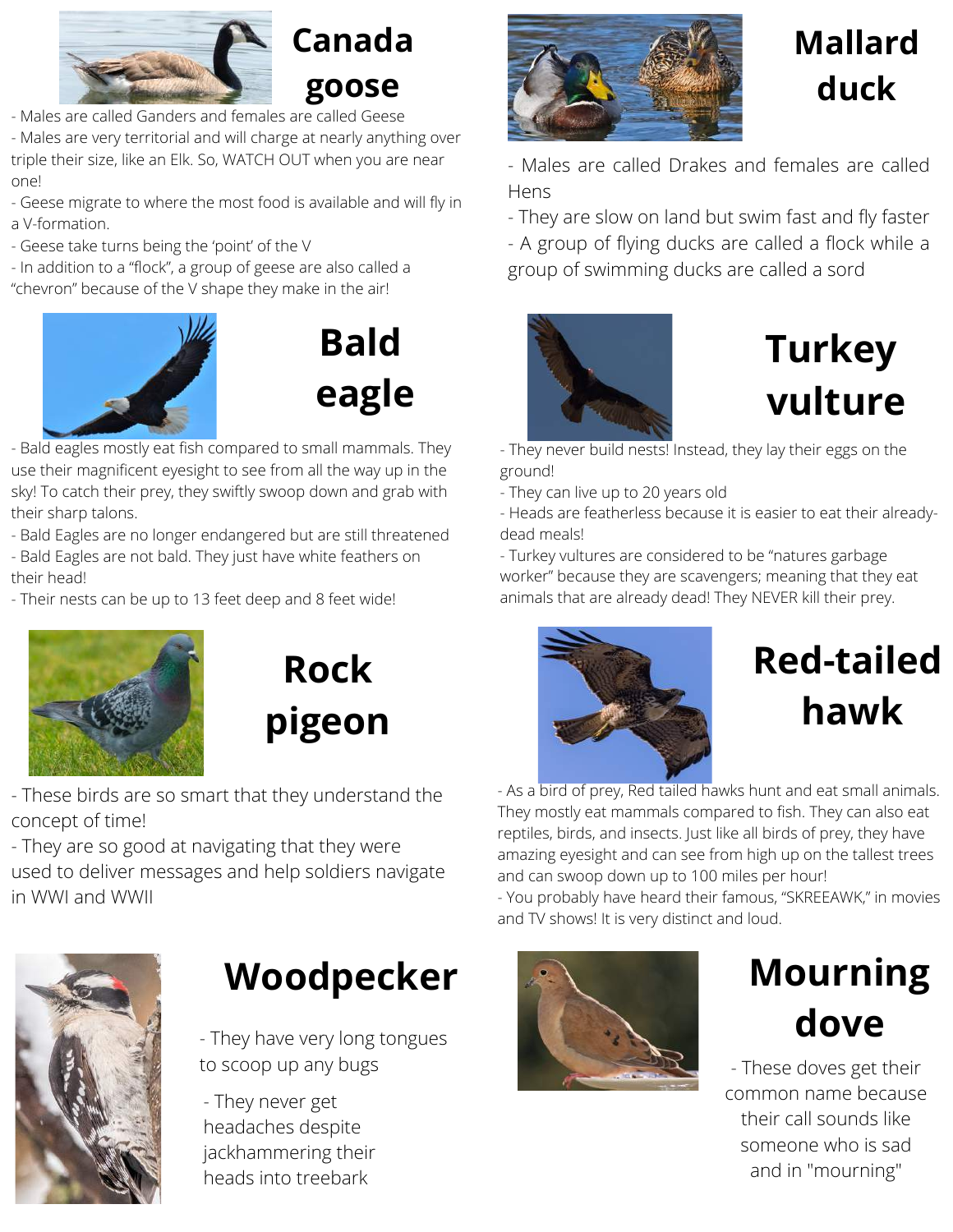

### **Robin**

- They are known for their light blue eggs - Many robins roost together in the same tree; up to 200,000 robins can live in the same tree!

### **Northern Cardinal <b>Red-winged**



- Males are territorial and will make a loud warning call to tell others to "stay away!" They are so territorial that they might mistake their own reflection as another cardinal and try to fight it!

- Cardinals are protected by the Migratory Bird Act; meaning, no one can kill nor keep one as a pet.

- Males can sing up to 200 different songs per hour



# **Blue Jay**

- They rub ants on their feathers to "rub off" an acid they secrete before they eat them. It is believed that they do this because the acid tastes bad to them!

- They can mimic different calls from other birds.

- They collect paint chips and it is believed that they do this because paint has calcium. You can help them get more calcium and stay away from paint by putting out crushed eggshells for them!



# **blackbird**

- They are very territorial

- They lay their eggs in marshy areas and sometimes they put their eggs in cattail plants



# **American crow**

- Crows are able to remember human faces

- A group of crows is called a "murder"

- Crows are one of the smartest birds in the Northeast

- These birds do not migrate - They like to be close to humans due to easy access to food

- These sparrows are very adaptable! Some have been found to live in a coalmine that is about 2000 feet deep!

### **House sparrow**





### **Catbird**

- These birds get their name from having a call that sounds like a cat meowing - Catbirds also can mimic other calls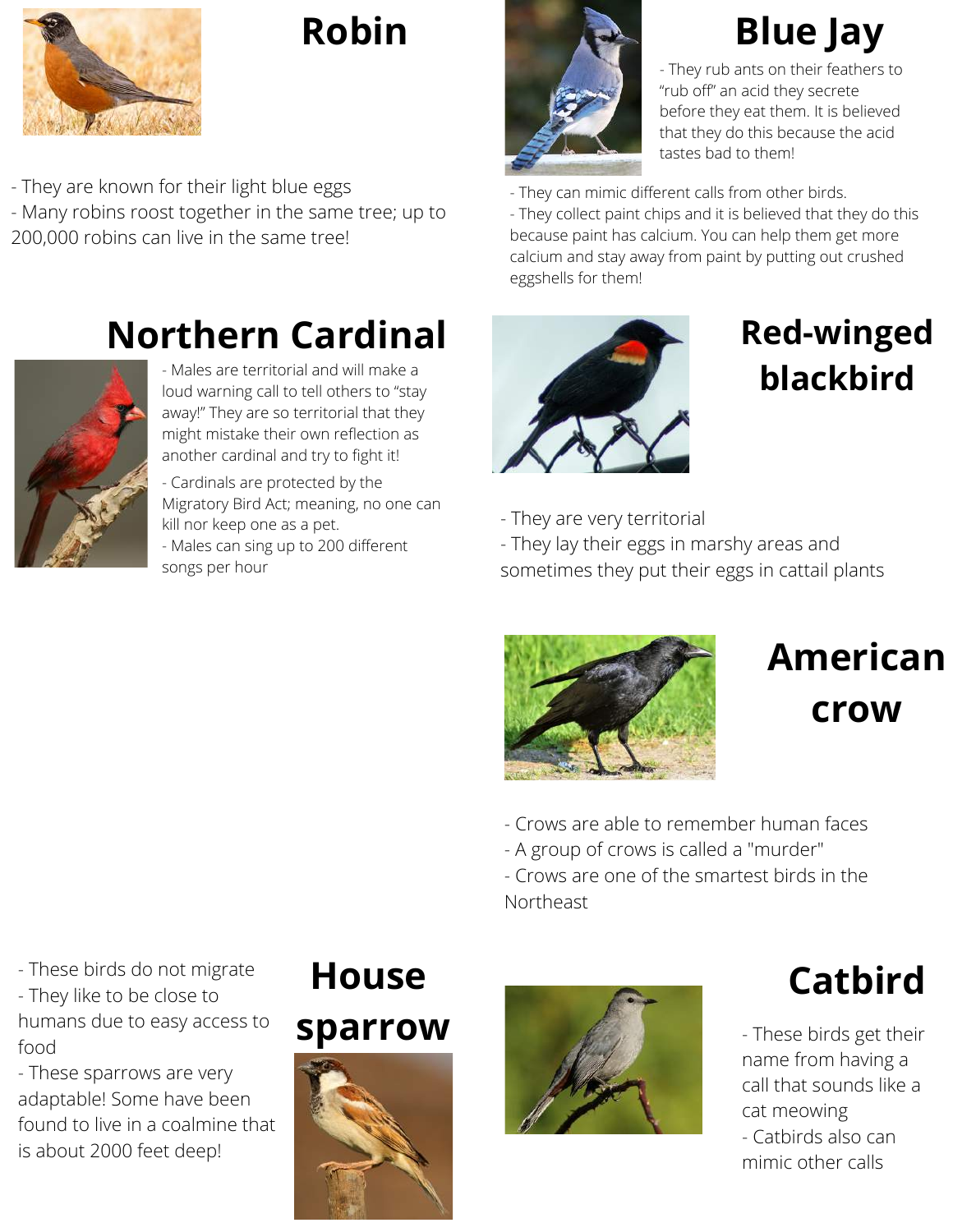

- They can find up to 165 acorns a day
- They store their acorns in cheek pouches
- A group of chipmunks is called a "scurry"
- Groundhogs do not actually predict the weather
- Their warning call is a sharp whistle; this gives them a nickname of "whistle pig" - Their underground burrows home multiple groundhogs! It is like a little town down there!
- -Another name for Groundhog is Woodchuck







### **Black Bear**

- The smallest bear species
- They prefer fruit and herbs, but will also eat fish - They have small
- claws to help them climb trees



Squirrels run in zig-zags to confuse predators They can lose stored nuts to thieves; so they sometimes pretend to bury nuts to fool future

thieves! - Their legs are double jointed to help them swiftly run up trees



- Opossums are different than possums! Possums are in Australia and look more like a squirrel than an opossum

- They are marsupials; meaning, they carry their young in a pouch. Opossums are the only marsupials in the U.S.



# **Cottontail**

- They build their nests to look like their surroundings. It is so hard to see, that humans need to be very careful when doing yard work

- Cottontail rabbits run in zig-zags to confuse predators

- They can run up to 18 miles per hour!



### **Raccoon**

- They have a keen sense of touch; up to 5 times more than a human!

- Raccoons are problem solvers and think outside of the box. One study showed that they successfully tried different methods and tools, such as stones, to grab food out of reach.



- Beavers are nocturnal

to clear eyelids!

- Their front teeth never stop growing so they need to file them down by chewing on wood - They have poor eyesight compared to their other senses, but they can see underwater due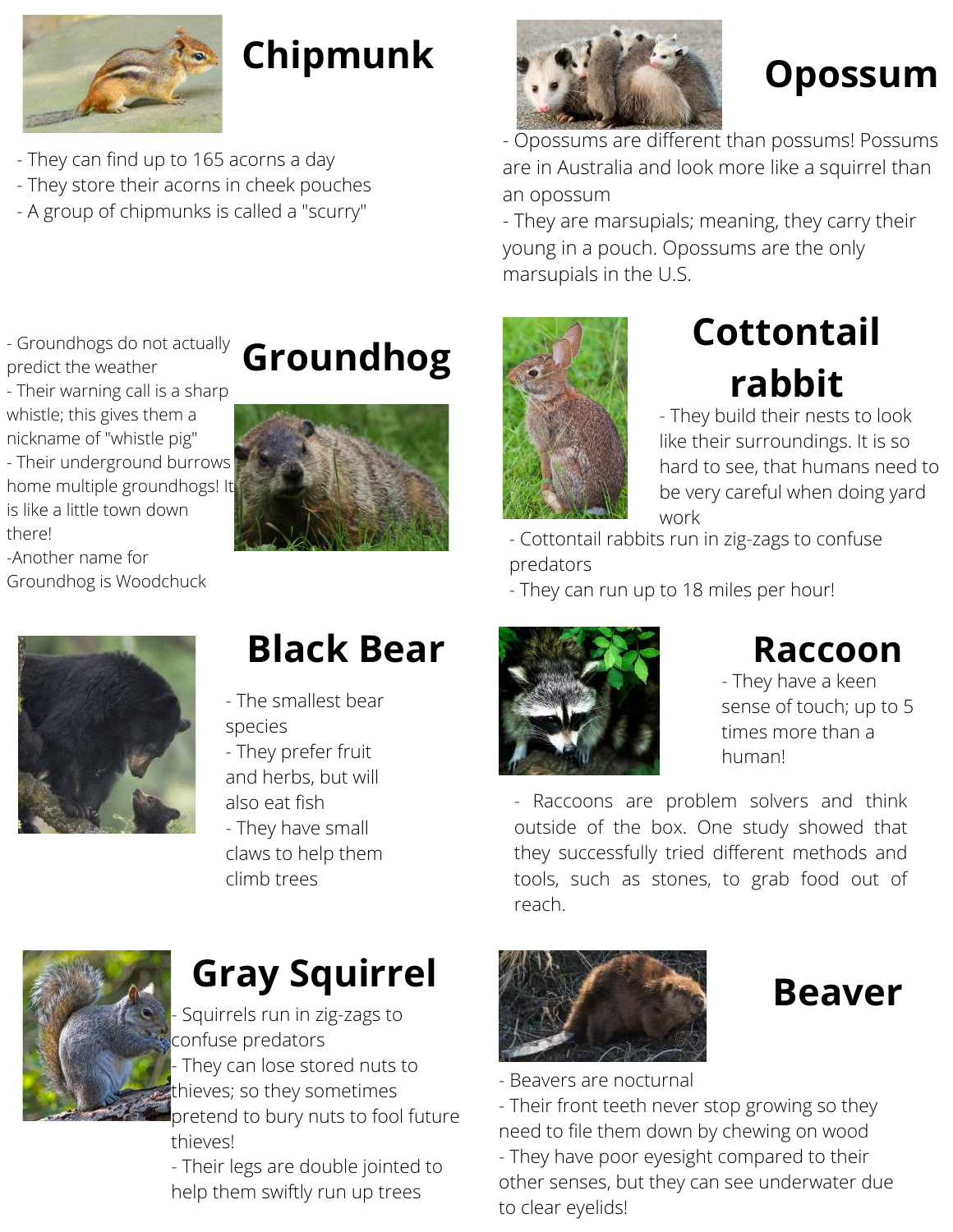

- They are rarely seen during the day because they are mostly active from dusk to dawn.

- Their tracks are easy to distinguish compared to other animals with paws because their "palm" makes the shape of an "M"





- Their stripe points to their sprayer
- Before they spray, the perform a warning dance
- Their spray is very flammable



# **Bobcat White-tailed deer**

- They are most active during dawn and dusk - Are actually great swimmers!

- They have great eyesight and hearing compared to humans! They can hear the leaves crunch under your feet if you are not quiet!



- Groups of otters hold hands or cling on to each other while sleeping and eating to prevent any separation between families

- Some otters have favorite 'food cracking rocks' that they always carry with them



**Tulip tree Oak tree**









**Sassafras Tree Maple Tree**



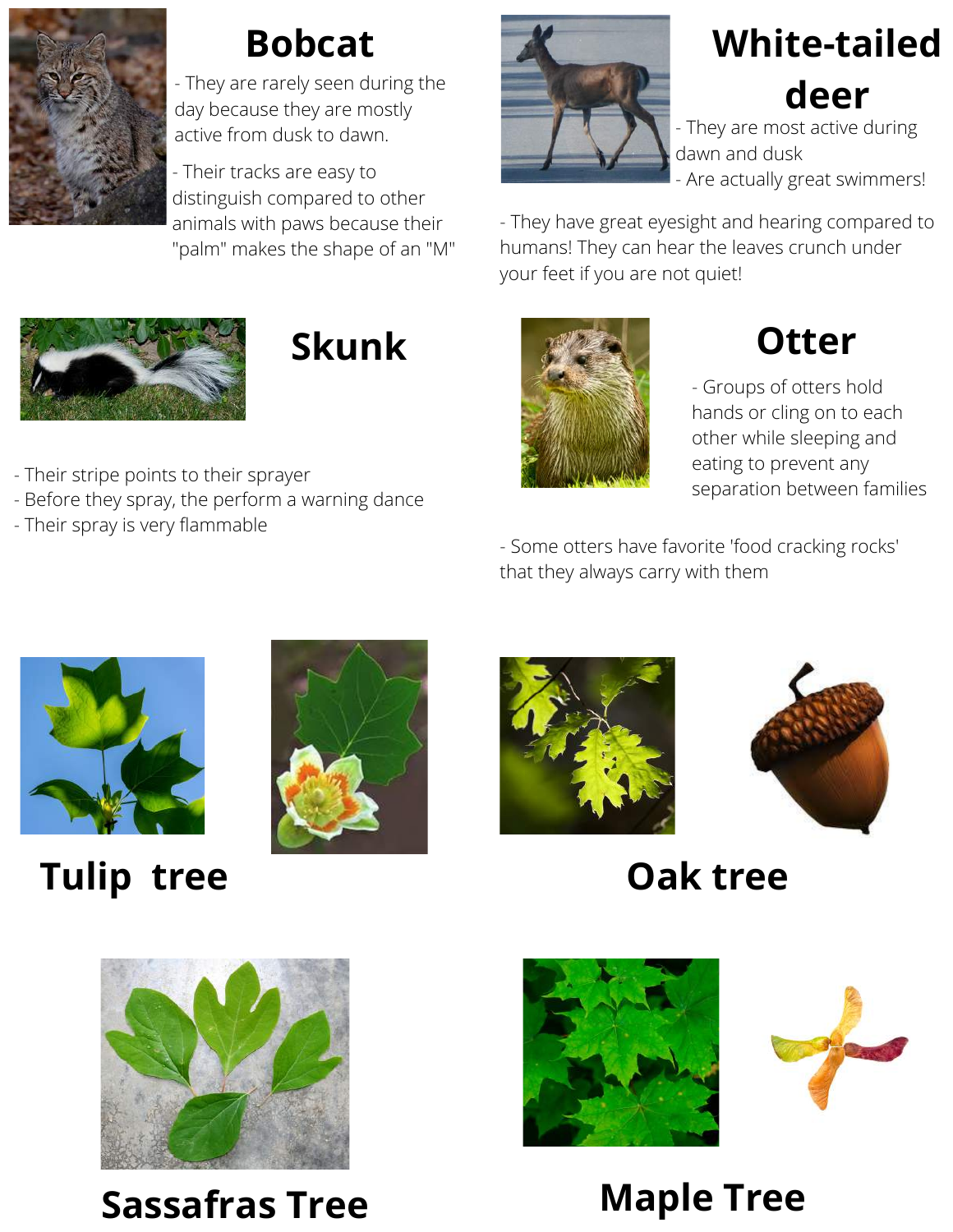

### **Northern water snake**

- These snakes are very territorial and will attack if threatened! But don't worry too much, they are not venomous!

- They like being social with one another in the fall and spring



# **Ringneck snake Copperhead**

- They grow up to about 30 inches

- Their bright orange coloration around their neck and belly tell predators, "I do not taste good!"

- These snakes are venomous but their venom does nothing to humans

- They prey on mice, frogs, and other small animals

- They are preyed upon by bears, raccoons, hawks, and other big predators

# **Garter snake**





**snake**

- Their venom is mild and usually nonfatal to humans; however you should still see a doctor if you get bit! - When threatened, Copperheads secrete a substance that smells like cucumbers They can live up to 18 years! -They hibernate in the winter



# **Wood turtle**

- These turtles are an endangered species
- They love basking in the sun



# **Red-eared slider**

- These turtles are an invasive because they are popular as pets. Please do not release them back into the wild!

- These turtles are more common than native turtles

- They can live up to about 50 years in captivity



**Box turtle** - When threatened, they will retract into their shell

- They hibernate during the winter in stream bottoms, old mammal burrows, or holes from tree stumps.



**turtle**

- They do not have to breathe for up to 6 months during hibernation!

- Their necks are almost as flexible as a snake's

Do not approach a snapping

**Snapping** turtle, their bite can crack bones!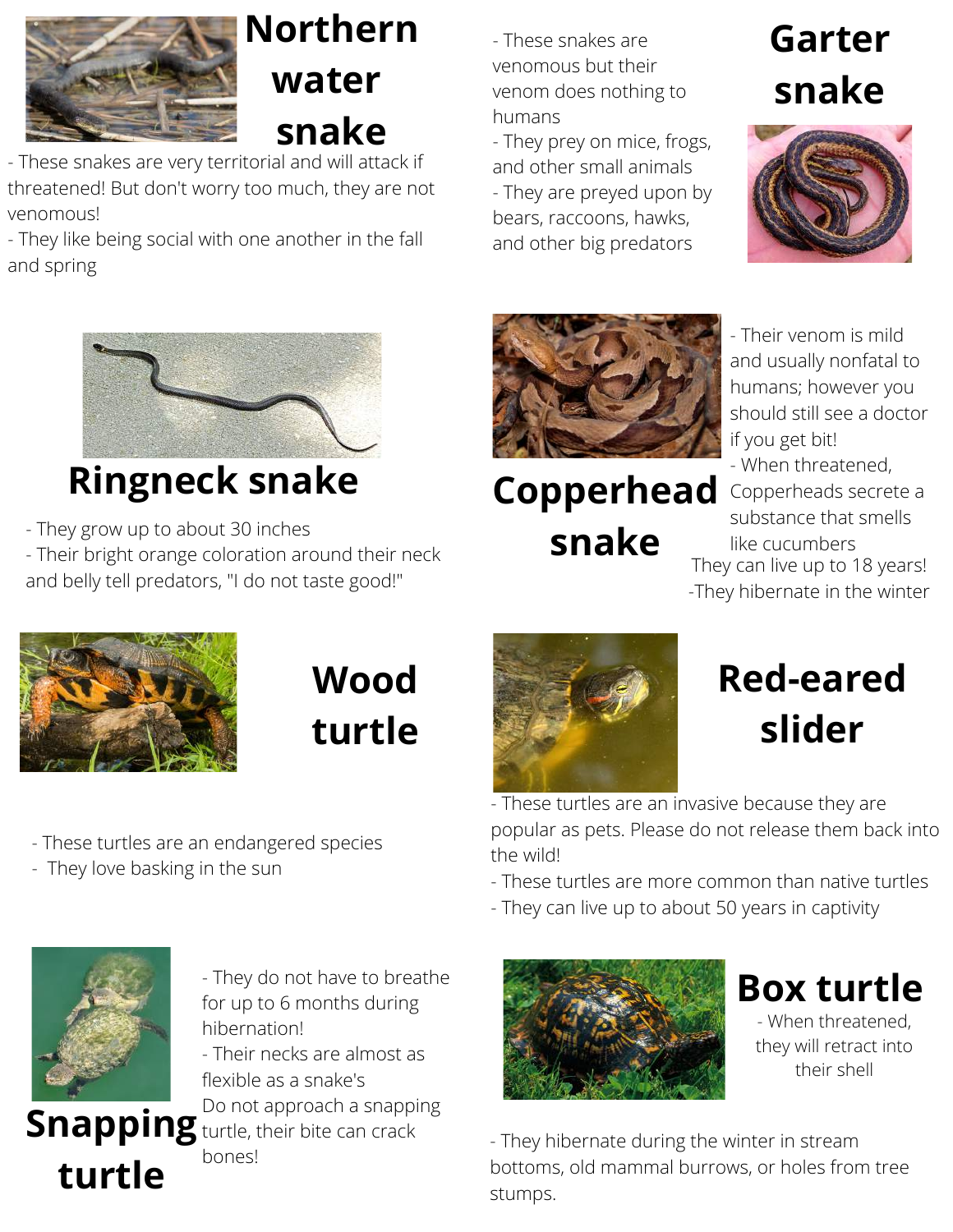

### **Eastern Hellbender**

- Hellbenders live deep underground in wetlands
- They are the third largest salamander in the world
- They are Pennsylvania's State Amphibian



### **Northern red salamander**

- They have glands that secret a toxin to make predators not want to eat them

- They have tongues that can catch prey in milliseconds!



## **Red-spotted newt**

- They are only present in healthy wetlands!
- They love eating pesky insects like mosquitoes



### **Northern twolined salamander**

- They are active in the winter and hide in underground streams

- They are also good indicators of healthy wetlands. They are most threatened by runoff



# **Northern spring peeper**

- They love eating small bugs

- Their calls in late winter tell humans that spring is soon on its way!



# **Bullfrog**

- They can live up to about 8 years old
- Bullfrogs jump and impressive 6 feet high!



### **Eastern American toad**

-They drink water by absorbing it on a pouch on their belly

- No, touching a toad will not give you warts!



**Gray treefrog**

- They are indicators of good habitat!

- They are most active at night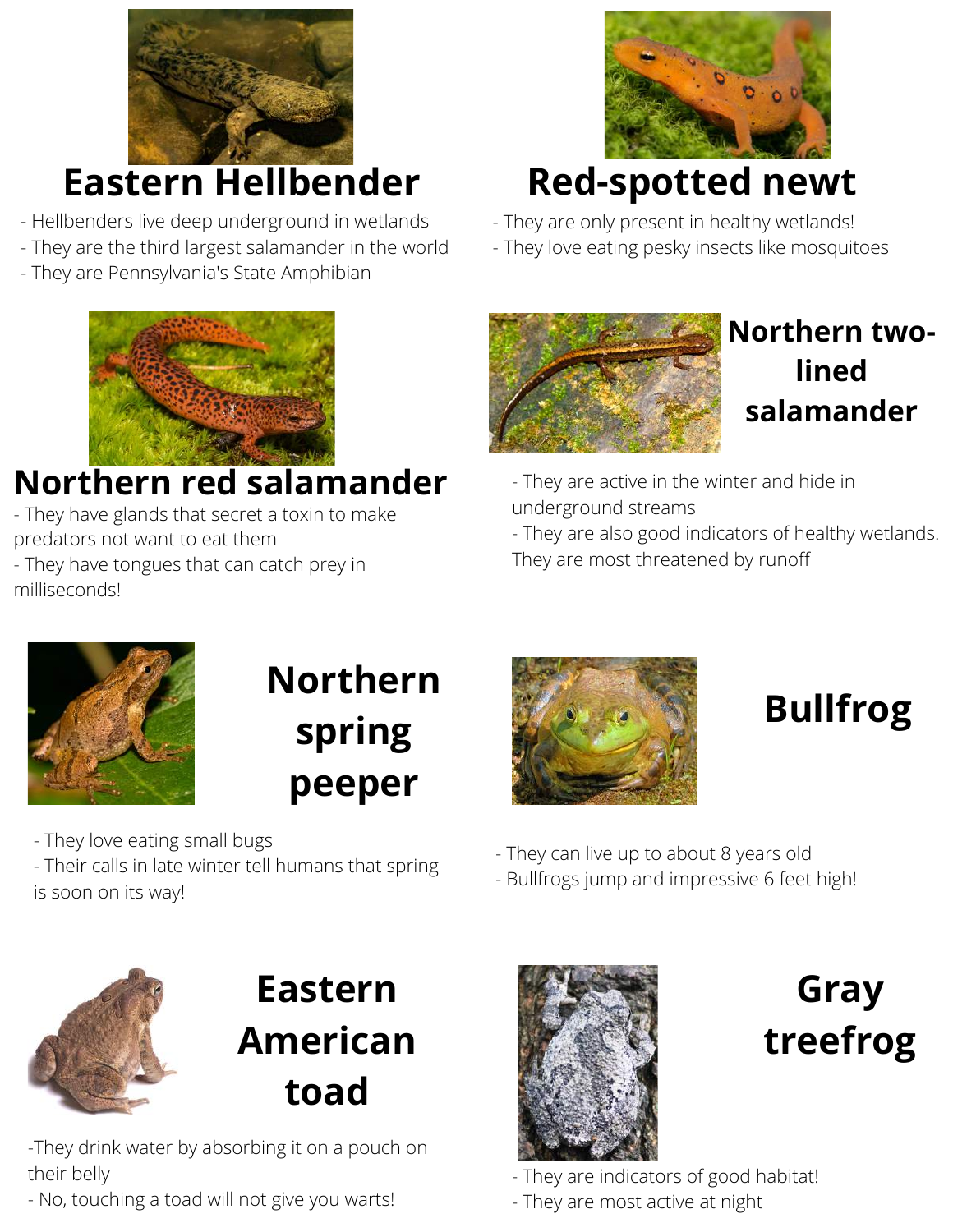



### **Brook trout Brown trout**





**Pumpkinseed Bluegill**



**Poison ivy**







**Sycamore tree**



**Rainbow trout Bass**